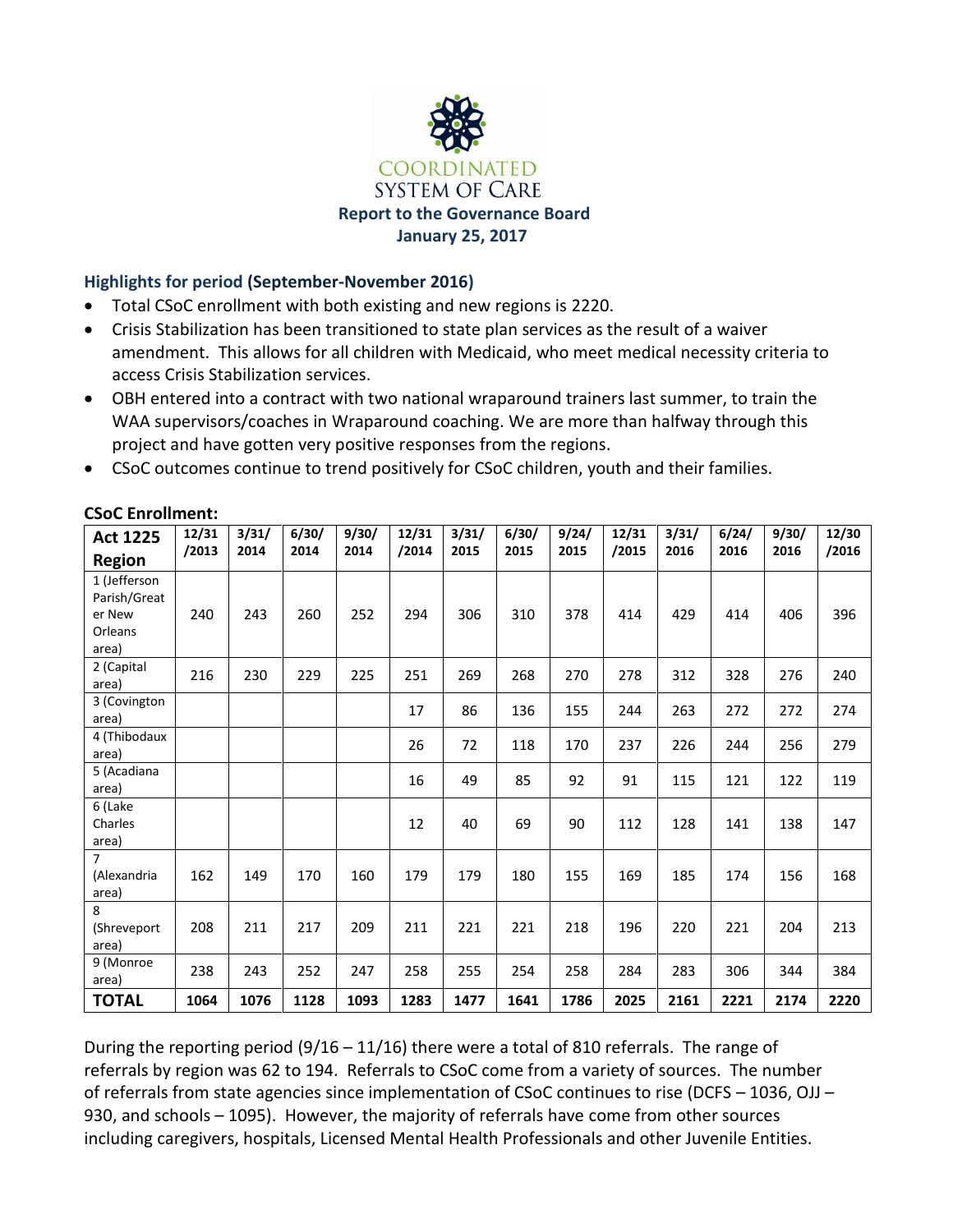# Referrals by Agency/Entity



| <b>REFERRING SOURCE</b>                    | 08/26/16 | 11/25/16 | <b>CHANGE</b> |  |
|--------------------------------------------|----------|----------|---------------|--|
| <b>DCFS</b>                                | 986      | 1036     | 50            |  |
| <b>CU</b>                                  | 849      | 930      | 81            |  |
| <b>OBH</b>                                 | 111      | 115      | 4             |  |
| DOE/School                                 | 1019     | 1095     | 76            |  |
| Caregiver                                  | 2183     | 2368     | 185           |  |
| Hospitals                                  | 1205     | 1236     | 31            |  |
| <b>Licensed Mental Health Professional</b> | 1847     | 2078     | 231           |  |
| <b>Other Juvenile Entities</b>             | 569      | 590      | 21            |  |
| Self or Legal Guardian                     | 809      | 856      | 47            |  |
| Primary Care Physician (PCP)               | 40       | 45       | 5             |  |
| Other                                      | 1439     | 1518     | 79            |  |
| Total                                      | 11057    | 11867    | 810           |  |

**CSoC State Governance Board January 2017** 

Magellan

Per request from Board members, the table below reflects referrals by region over the last nine quarters. This table will continue to be included in the CSoC Director's Report.

#### **Act 1225 Region 9/30/ 2014 12/31/ 2014 3/31/ 2015 6/30/ 2015 9/24/ 2015 12/31 /2015 3/31/ 2016 5/27/ 2016 8/26/ 2016 11/25 /2016** 10 118 144 120 107 226 140 82 59 64 62 2 (Capital area) | 121 | 148 | 136 | 136 | 155 | 113 | 52 | 70 | 62 3 (Covington area) 63 113 116 104 181 94 63 86 93 4 (Thibodaux area) 38 75 72 82 107 39 39 55 71 5 (Acadiana area) 38 94 89 100 69 64 52 53 71 6 (Lake Charles area) 32 49 63 60 70 52 43 52 63 7 (Alexandria area) | 48 | 80 | 70 | 89 | 59 | 85 | 81 | 52 | 50 | 73 8 (Shreveport area) 94 132 90 97 72 90 114 51 69 121 9 (Monroe area) | 65 | 56 | 44 | 69 | 63 | 89 | 68 | 65 | 99 | 194 **TOTAL 446 731 791 838 861 983 707 476 598 810**

# **CSoC Referrals by Quarter**

The majority of children/youth enrolled in CSoC are male (1,345 or 63%). African-American is the predominant race of these young people representing 1,255 (59%). The age group with the highest enrollment is 13-16 years old (755 or 35%).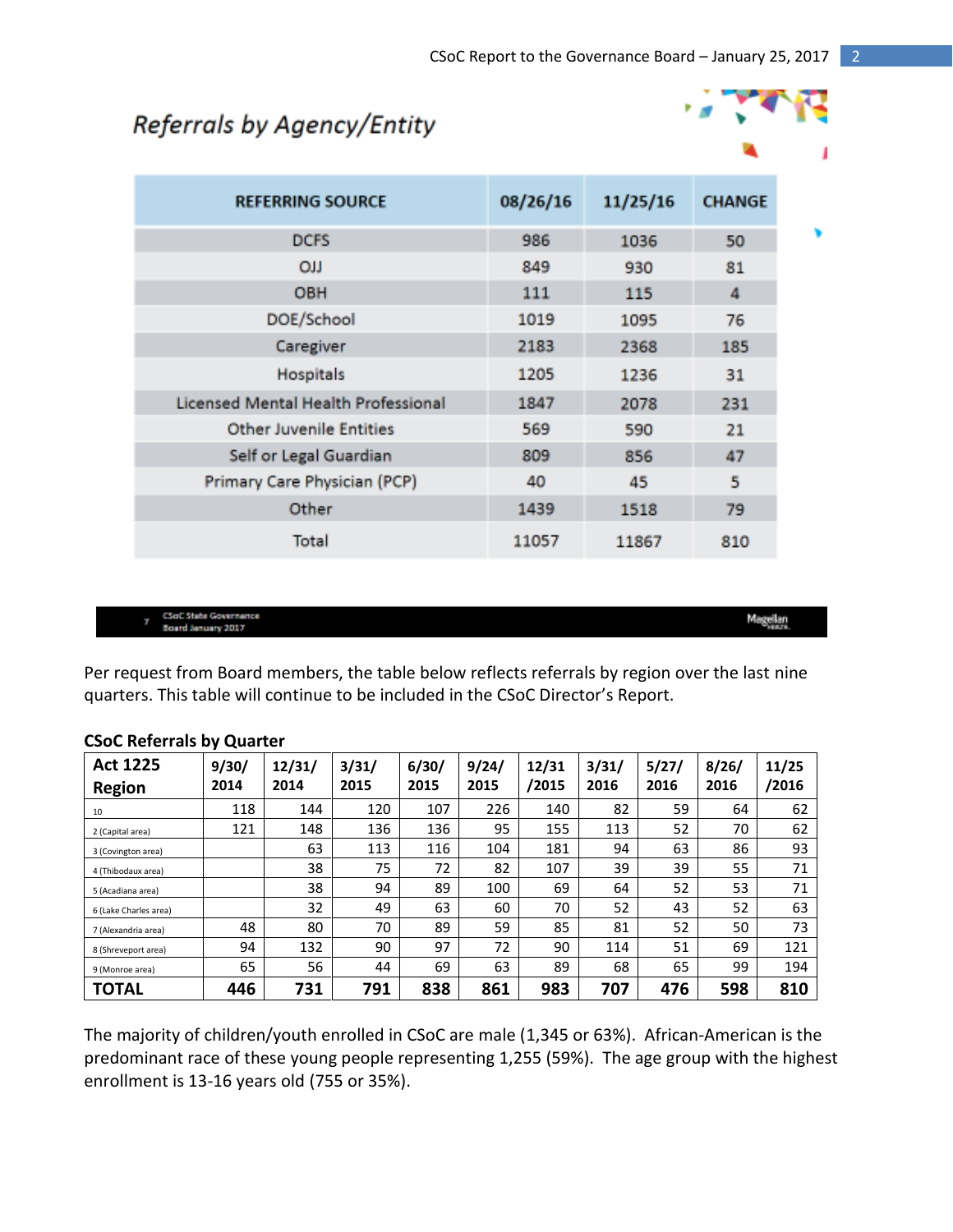## **Wraparound Agency (WAA) update:**

Over the last 6 months, the WAA supervisors/coaches have been engaged in Wraparound Coaching training with two national trainers. The goal of this training is to equip the WAA supervisors/coaches with the tools necessary to guide the wraparound facilitators in providing high quality wraparound, guided by the value and principles of wraparound. The response from the WAAs has been overwhelmingly positive. The WAAs have shown a great capacity to learn to use new tools to support staff development. Our Magellan partners are also participating in these trainings, including a one day 'Best Practice Training' offered by the trainers this past December.

Members of the OBH CSoC team are accompanying the national trainers as they train the WAAs. The goal is for the OBH CSoC team to continue to provide technical assistance and oversight to the WAAs in support of best practice and high fidelity wraparound when the training is complete. In addition, the OBH CSoC team continues to be responsible for quality monitoring and compliance of CSoC.

#### **Statewide Coordinating Council**

Active participation and attendance at SCC meetings continues to be a challenge. The OBH Family Lead is working to formulate strategies for making the SCC more relevant for CSoC families and youth, in an effort to improve engagement.

#### **Family Support Organization update**

The FSO continues to grow. In October, Ekhaya hosted the grand opening (and Halloween-themed community event) for its new headquarters in New Orleans. Hundreds of community members attended, and local high school bands performed. Children and parents in costume "trick or treated" in the parking lot after touring the new facility. Also, a new location has been secured in the Alexandria region.

In December, Ekhaya hosted (in partnership with Magellan) the annual MYFEST event in downtown Baton Rouge. Hundreds of CSoC youth and community members attended, with local performers and other community groups. Ekhaya provided transportation for youth from each region to attend this annual event.

A recently new program offering for CSoC youth is the FSO's Creative Arts Program ("CAP"), which travels to regions offering art-based programming for youth to attend, free of charge. This gives the youth an opportunity to create (via art, music and dance) and to interact with other youth.

Despite a couple of regional leadership changes, the staff numbers are stable, as are service provision numbers.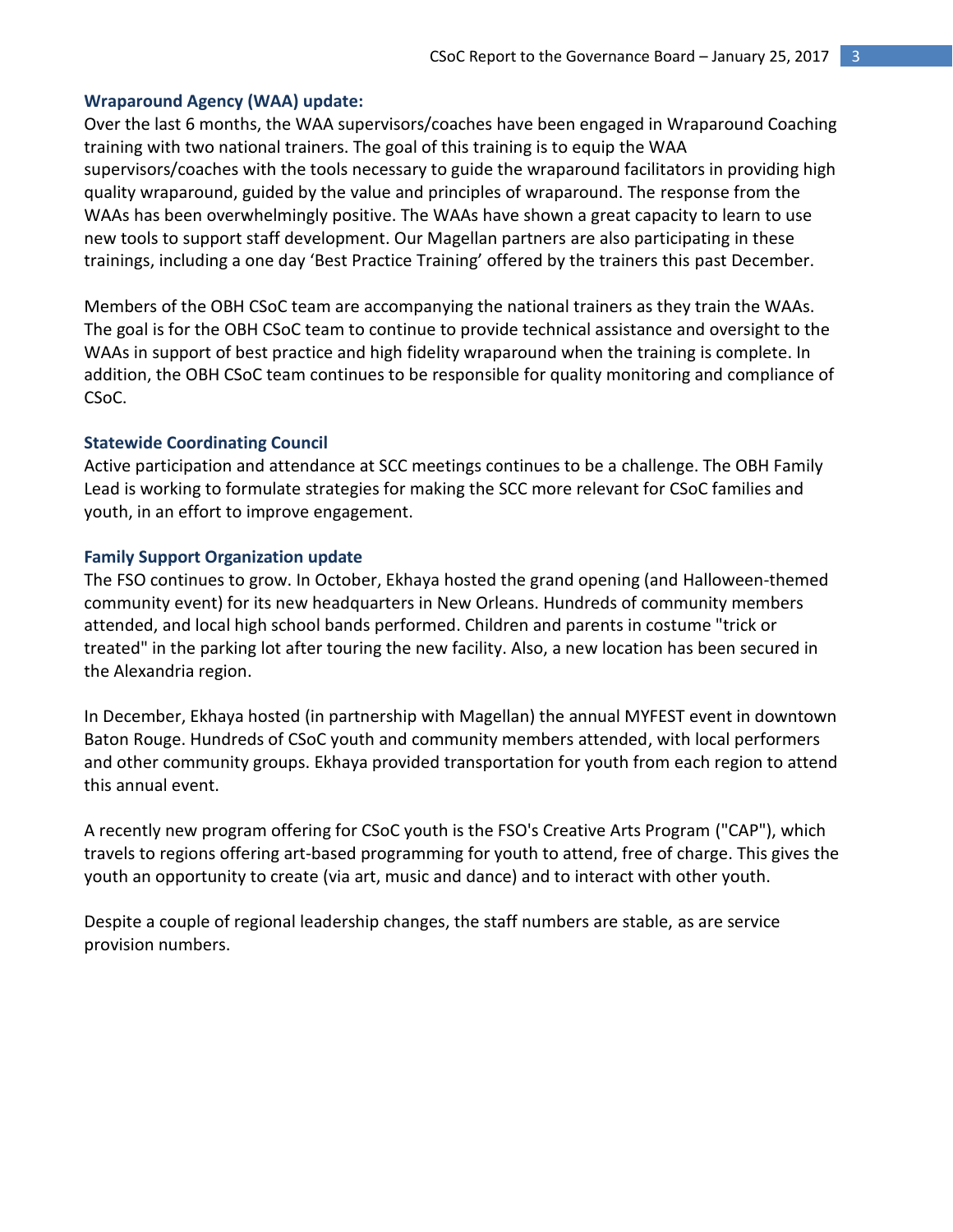



**CSoC State Governance** 27 **Board January 2017** 

Magellan

#### **Technical Assistance and Training:**

In July, the CSoC Director and Family Lead began working with two national wraparound coaching trainers, Laura Burger Lucas and Sharon Gentry, to support the development of coaching skills for supervisors/coaches in the wraparound agencies. This training will be conducted in three geographical phases that will cover the state, which began in July and will end in summer of 2017. Each phase will include a three day coaching training, followed up with three on-site visits to three regional WAAs, as well as coaching calls to support development of the supervisors/coaches. The OBH CSoC team will take part in this coaching training, as well as a Best Practice Training that will be conducted in December by one of the national coaches. The goal is to increase the skills and knowledge of the OBH CSoC team, to prepare them for on-going monitoring of the regional WAAs for best practices and high fidelity wraparound.

#### **CSoC Finance and Audit Committee:**

This committee meets on an 'as needed' basis and has not met during this quarter.

#### **CSoC Quality Assurance (QA) Committee:**

Committee Chair, Cindy Guitrau will report to the Board during today's meeting.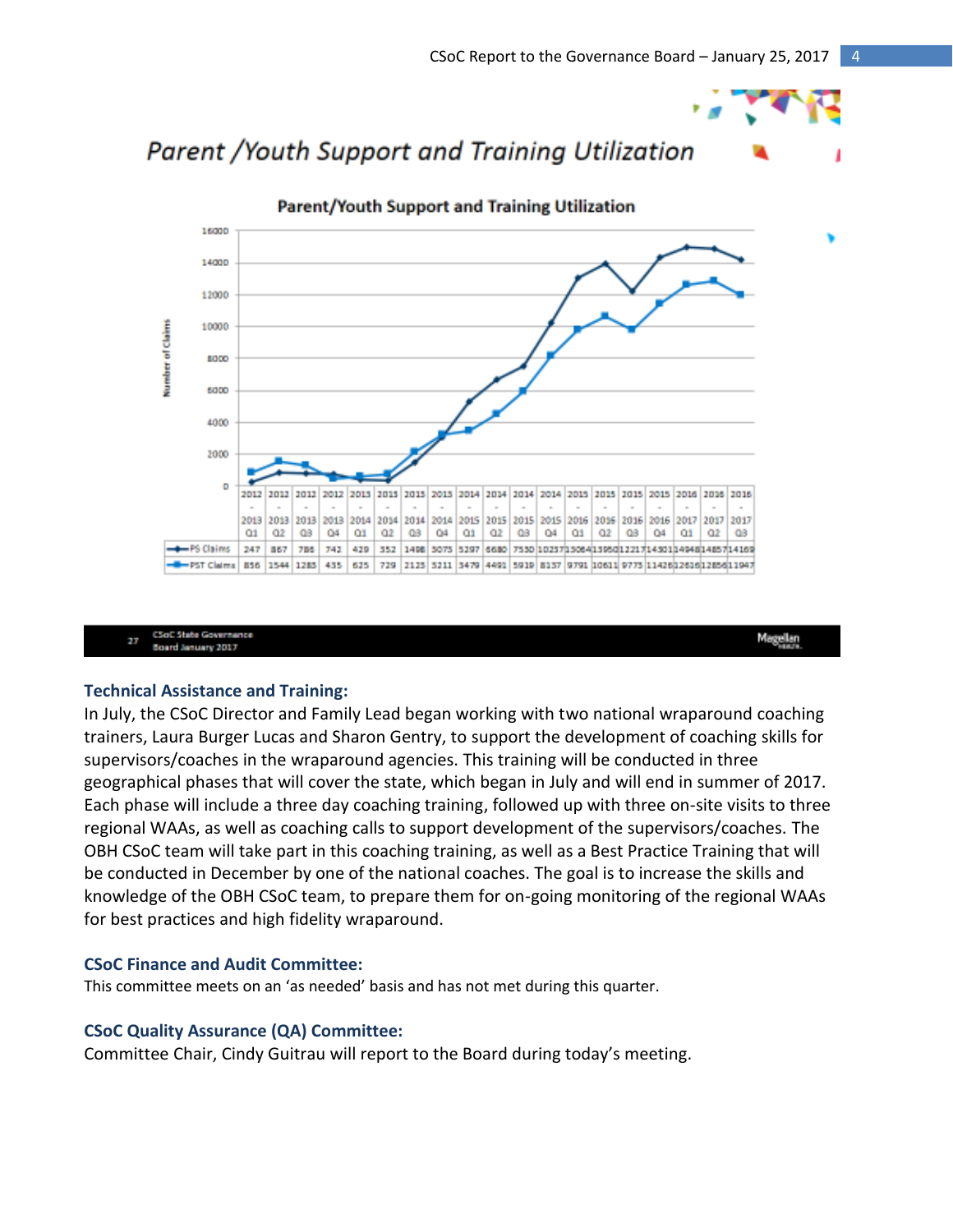# **Provider Network:**

# **Short-term Respite**

• There are 26 STR providers this quarter

**Independent Living Skills Building**

There are 153 ILSB providers throughout the regions

# **Trends in Children/Youth Outcomes Data:**

## **Inpatient Psychiatric and Emergency Room Utilization**

Source: Medicaid Claims: Contract Year 2016, Quarter 3

Utilization of inpatient psychiatric hospitalization for CSoC youth who were enrolled in CSoC for more than 90 days. Review includes use of inpatient psychiatric hospitalization 90 days **before enrollment i**n CSoC and 90 days **post discharge** from CSoC.

- Data reveals a **74.1%** decrease in the **use of inpatient psychiatric hospitalization in the 90 days post discharge from CSoC.**
- Data also reveals an **82% decrease in the use of the emergency room for behavioral health diagnosis for the same population.**

# **CSoC Children Inpatient Psychiatric Utilization**

Source: Magellan

- Percent of CSoC members (under 22) who were served in a psychiatric hospital during the quarter: 123 or 4.58%
- Average length of stay for CSoC members (under 22) in psychiatric hospitalization: 6.04 days



# CSoC Children Inpatient Psychiatric Utilization

| <b>TYPE OF</b><br><b>SETTING</b>     | <b>MEMBER COUNT:</b><br>all members who<br>spent any days in<br>restrictive settings<br>(levels shown<br>below) | <b>NUMBER OF CHILDREN</b><br><b>UNDER AGE 22 ENROLLED</b><br><b>WITH MCO DURING</b><br><b>REPORTING PERIOD</b> | <b>PERCENT</b> | <b>ALOS</b> |
|--------------------------------------|-----------------------------------------------------------------------------------------------------------------|----------------------------------------------------------------------------------------------------------------|----------------|-------------|
| Inpatient<br>Psychiatric<br>Hospital | 123                                                                                                             | 2,684                                                                                                          | 4.58%          | 6.04        |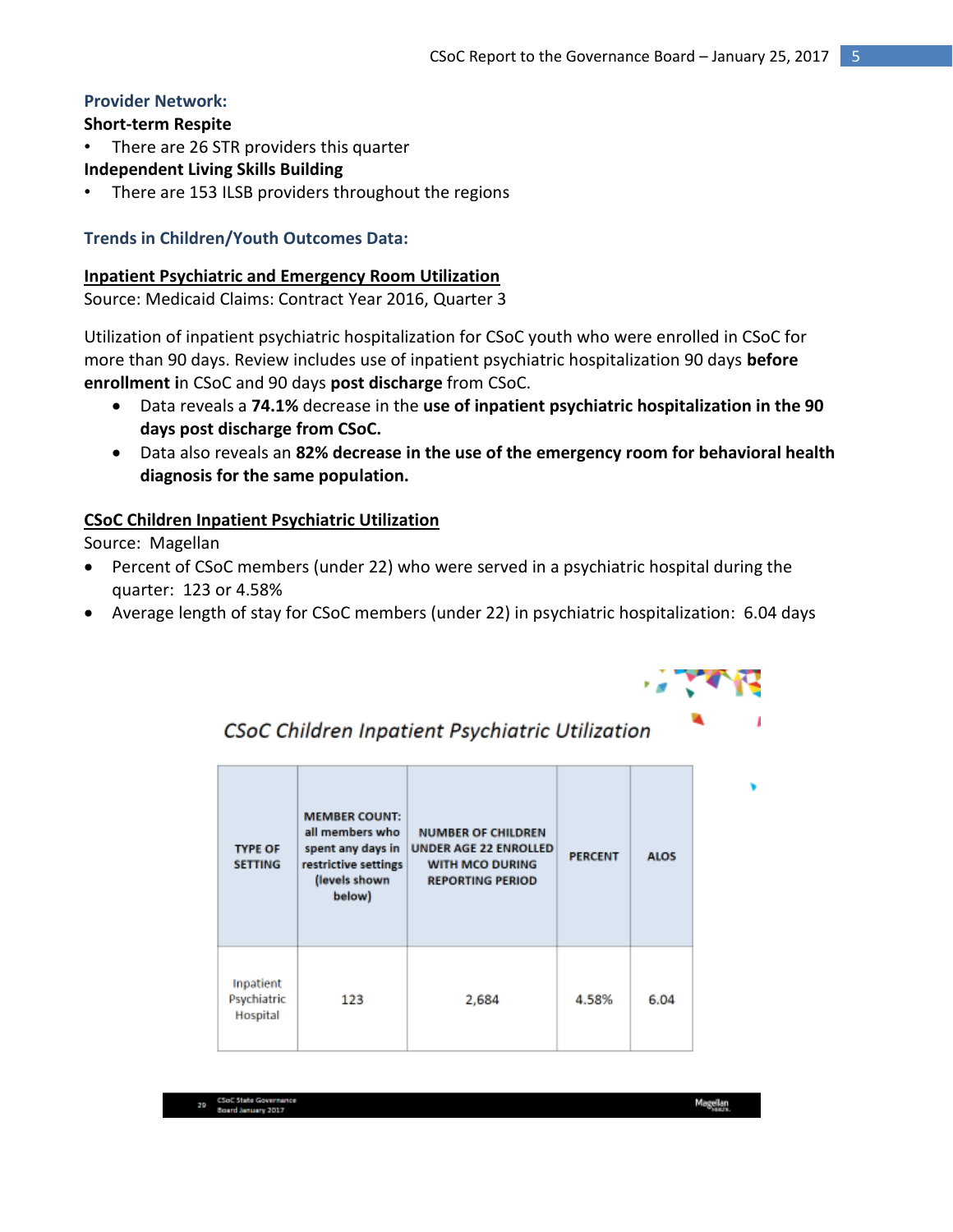# **CANS Outcomes Data**

## Source: Magellan

Outcomes Findings: An analysis of the global CANS scores beginning at initial intake and then at discharge for youth with valid data of the 421 youth discharged during the quarter showed:

- A mean score decrease of 23.04 points
- 76.48% of youth showed improved clinical functioning



- The percentage of children/youth discharged who have intake and discharge CANS has increased significantly.
- The percentage of children/youth with improved clinical functioning has remained high.

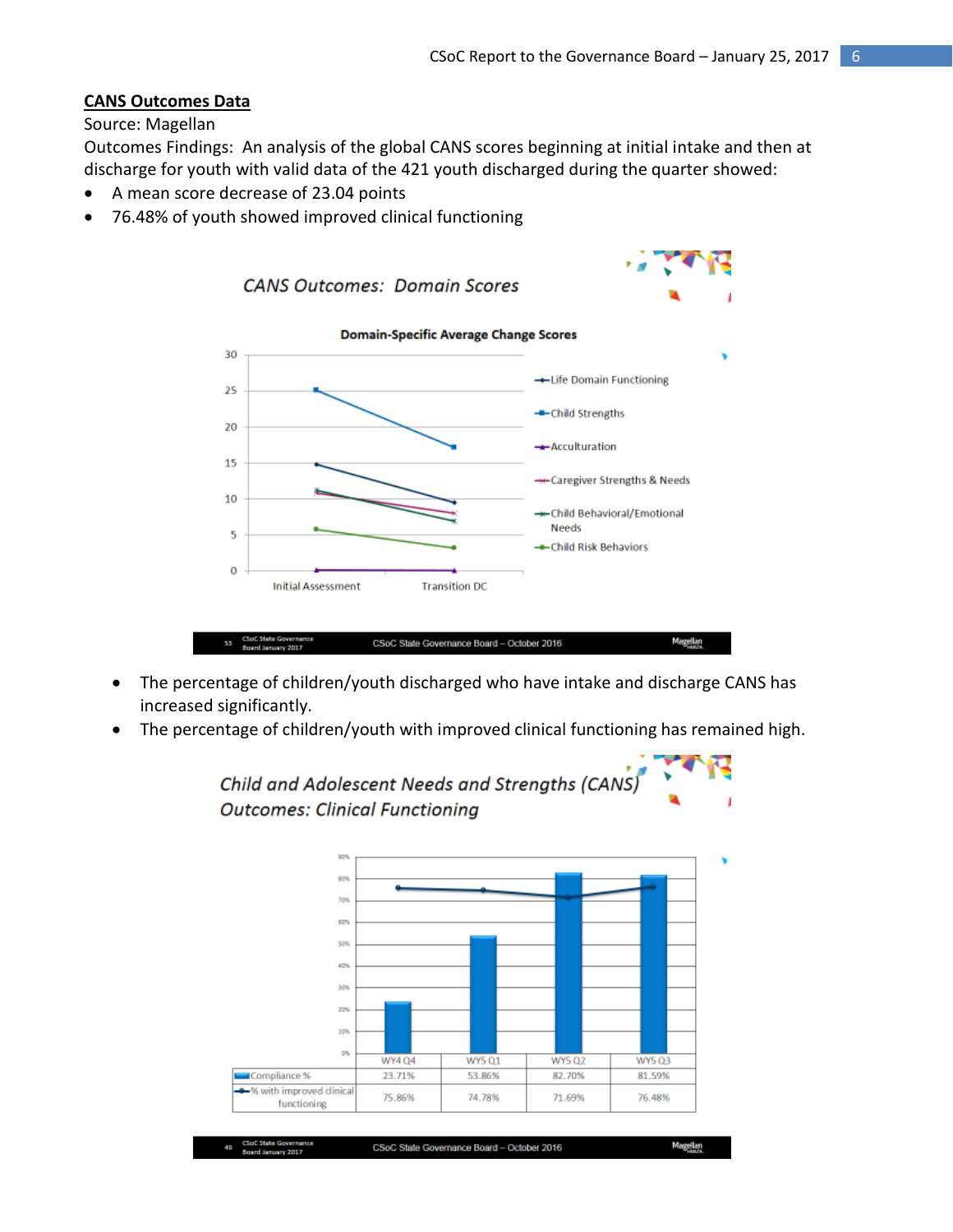# **School Outcomes**

### Source: Magellan

The CANS school module which evaluates school functioning, is regularly applied when children and youth initially enroll in CSoC, then every 180 days after enrollment and at discharge. This offers a more consistent and objective picture of a youth's school functioning over time. The following results were documented:

- 78.09% showed improved school functioning
- 37.78% showed improved school attendance
- 61.28% showed improved school behavior



#### **Youth with an IEP**

Source: Magellan

 A review of the enrollment for this time period indicates that approximately 22.99% of the children/youth enrolled in CSoC had a current IEP meaning that they are receiving special education services in the school system.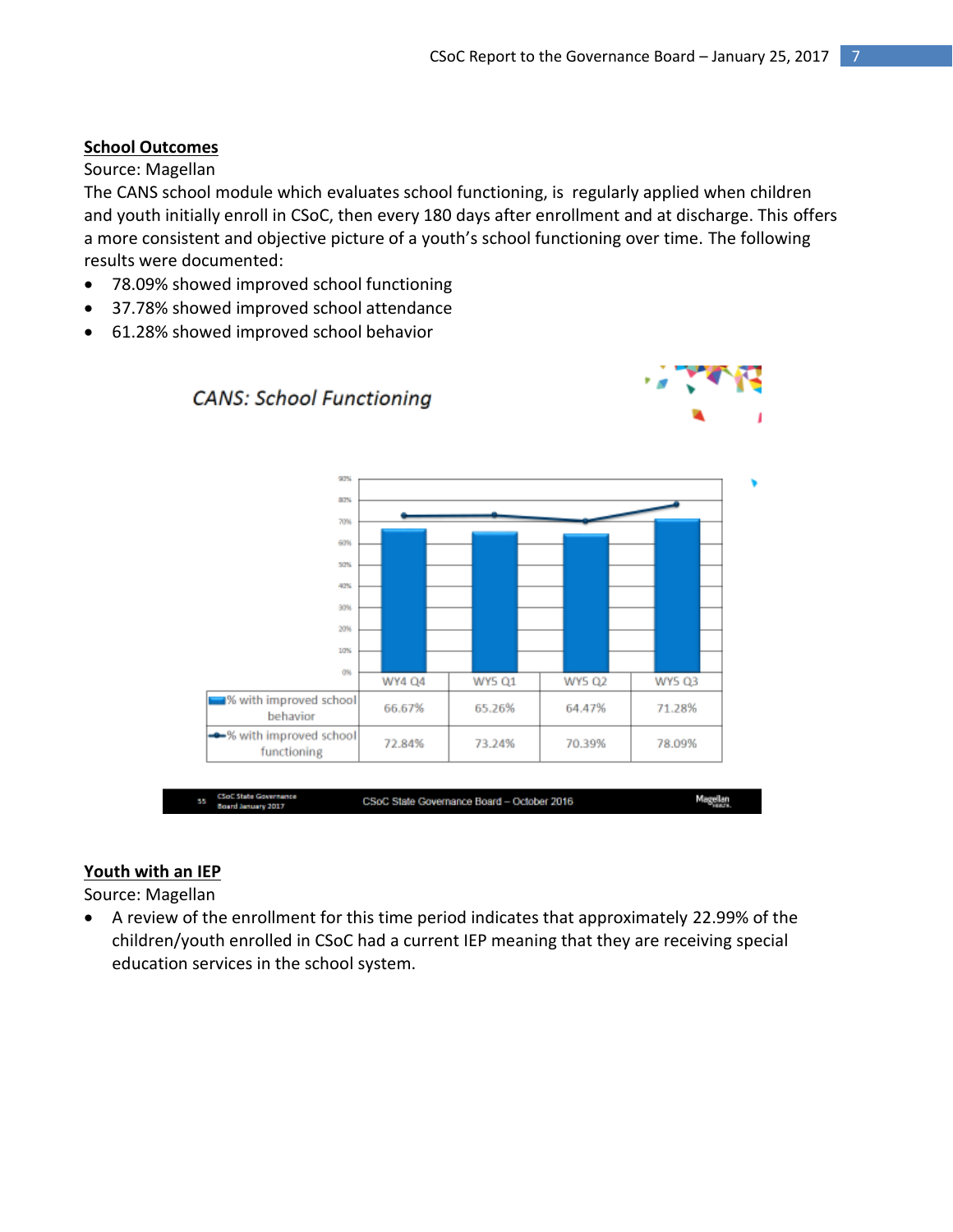

45

Magellan

# **Home and Community Based Services**

Source: Magellan

 There continues to be a high level of use of Home and Community Based Services, one of the factors that contributes to children and youth being able to stay successfully in their homes and communities.